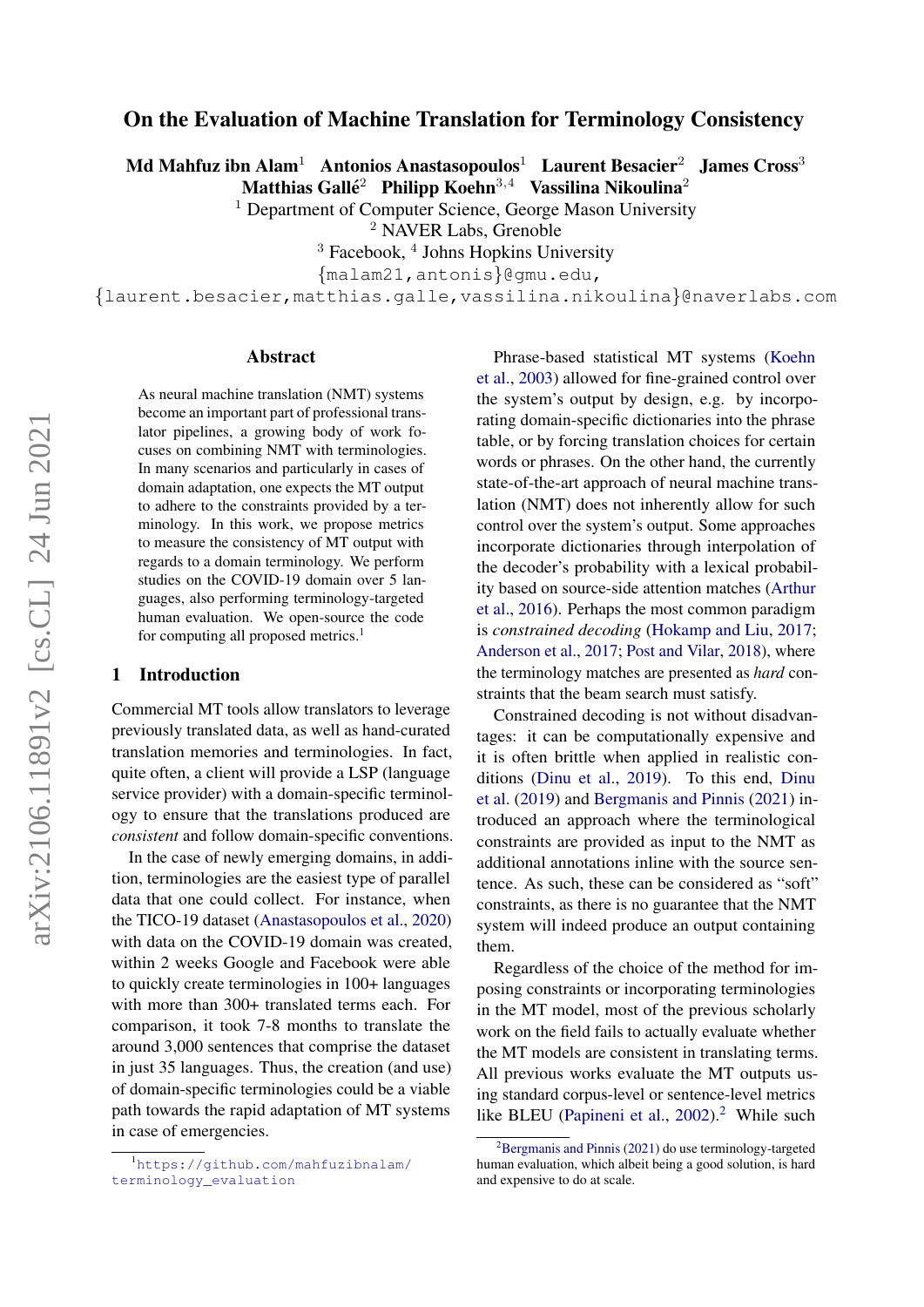<span id="page-1-0"></span>

| <b>English</b>         | <b>Spanish</b>          |
|------------------------|-------------------------|
| 1918 flu               | La gripe de 1918        |
| acute bronchitis       | Bronquitis aguda        |
| acute respiratory dis- | enfermedades respirato- |
| ease                   | rias agudas             |
| <b>AIDS</b>            | <b>SIDA</b>             |
| airborne droplets      | gotas suspendidas en el |
|                        | aire                    |
| airway                 | vía respiratoria        |
| alcohol-based          | a base de alcohol       |
| alcohol-based hand rub | desinfectante de manos  |
|                        | a base de alcohol       |
|                        |                         |

Table 1: Example parallel terms from the TICO-19 (related to COVID-19) English-Spanish terminology.

metrics can measure the general quality of the MT output, they do not explicitly measure whether the constraints are used and/or whether they are used *correctly* in the MT output.

This work aims to fill this gap, by proposing metrics that will evaluate the consistency of MT output given a terminology. Beyond introducing such metrics, we apply them over several MT systems (constrained and not) and language pairs, focusing on the new, critical domain of COVID-19 data.

## 2 Evaluating the consistency of MT given a terminology

In this setup, we assume a parallel terminology and a test set of parallel sentences which contain terms that also appear in the terminology. The terms can go beyond single words to contain multi-word expressions. We show an example English-Spanish terminology in Table [1,](#page-1-0) provided as part of the TICO-19 dataset.

#### 2.1 Data Requirements

We will assume that we have a terminology  $T$  with source-target term pairs  $\langle s, t \rangle$ , and evaluation set with source sentences s and reference translations r, with annotations on the paired terms (the ones appearing in the terminology) over both sides.

In particular, we will solely rely on the annotations over the test sets, which we will assume are the comprehensive set of terms that need to be taken into account for evaluating the MT output. We do so to avoid complications arising from cases of untranslated source terms or target terms with

no corresponding source-side terms. Such cases are not uncommon; for instance, a source-side term could be translated without adhering to the terminology target translation due to different context or domain. An example of such annotation is shown in Table [2;](#page-2-0) in practice the terms are marked with corresponding XML tags.

To create such annotations over the TICO-19 benchmark, we first find terminology matches over the parallel data, which are then verified by professional translators. In a more general case, one could first find terminology matches over an existing dataset, mark them, and treat them as gold-standard<sup>[3](#page-1-1)</sup> annotation.

### 2.2 Metrics

Before discussing our proposed metrics, we outline the desirable properties of such a terminologyfocused metric. The metric should reveal:

- 1. if a term has been translated according to specifications (*adequacy*),
- 2. if the term is placed in the appropriate context (roughly corresponding to *fluency*)

We clarify that we intend for such a metric to *complement* other segment-level or corpus-level scores that evaluate an MT system. A holistic view that combines the general and the term-focused metrics would allow us to distinguish between (a) good translation systems that also adhere to the terminology specifications, (b) good translation systems that do not follow the terminology, (c) worse translation systems that nevertheless do adhere to the specifications, or (d) generally bad translation systems that also do not properly handle terms.

We first discuss several options for evaluating a system's output focusing on terminologies, also identifying potential advantages and disadvantages.

Exact-Match Accuracy Perhaps the simplest option is to use a standard aggregate accuracy over each term, and if its terminology-defined translation appears in the output, we count it as correct.

accuracy(**h**, **r**, 
$$
\mathcal{T}
$$
) =  $\frac{\text{#matched source terms}}{\text{#source terms}}$ .

In the case where a source term appears two or more times in the source sentence, they cannot be matched with the same hypothesis term. In

<span id="page-1-1"></span> $3$ Or silver-standard, if the process is assumed to be somewhat noisy.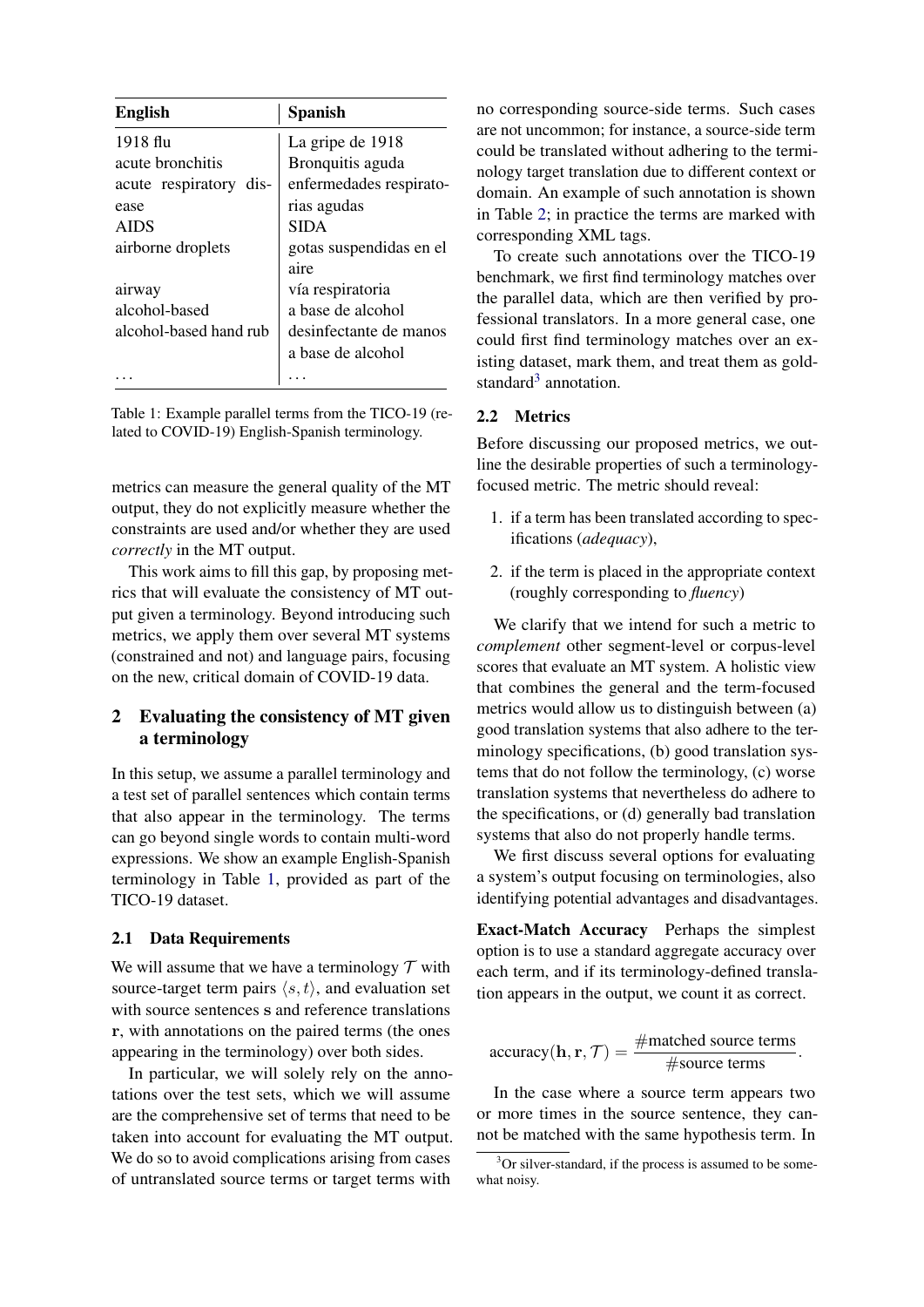<span id="page-2-0"></span>

| English                  | Comparably, a demographic study in 2012 showed that MERS-CoV patients<br>also had $[fever]_1$ (98%), $[dry [cough]_2]_3$ (47%), and dyspnea (55%) as their<br>main [symptoms] $_4$ .                                                                                        |
|--------------------------|-----------------------------------------------------------------------------------------------------------------------------------------------------------------------------------------------------------------------------------------------------------------------------|
| Spanish<br>Term. Entries | De manera comparable, un estudio demográfico de 2012 demostró que los<br>pacientes con MERS-CoV también tenían [fiebre]1 (98%), [[tos]2 seca]3<br>$(47%)$ y disnea (55%) como principales [síntomas] $_4$ .<br>fever-fiebre, cough-tos, dry cough-tos seca, symptom-síntoma |
| MT Output 1              | Comparablemente, un estudio demográfico realizado en 2012 mostró que los<br>pacientes con MERS-CoV también tenían fiebre (98%), tos seca (47%) y<br>disnea $(55\%)$ como sus principales síntomas.                                                                          |
| MT Output 2              | Comparablemente, un estudio demográfico realizado en 2012 mostró que los<br>pacientes con MERS-CoV también tenían fiebre (98%), tos (47%) y disnea<br>$(55\%)$ como sus principales síntomas.                                                                               |

Table 2: Example term annotation on the dataset for both source and target (also showing corresponding MT outputs).

the example of Table [2,](#page-2-0) the matching terms are fever–fiebre, cough–tos, dry cough–tos seca, and symptoms–sintomas. The first MT system produces all the target term translations, so it would get a  $\frac{4}{4} = 100\%$  accuracy, while the second would get  $\frac{3}{4} = 75\%$ . This metric is easy to compute, but it can be "cheated" by e.g. simply appending all source term translations at the beginning or end of the system's hypothesis.

Window Overlap The exact-match accuracy by itself can only give us an indication of whether the term appears in the output according to the desired specifications. It cannot, however, evaluate whether this target term is correctly placed in the output sentence. To address this shortcoming, we propose a simple window overlap metric that will complement the exact-match accuracy.

In particular, for each exact-matched target term (which, thus, will appear in both the hypothesis and the reference) we will define a window of  $n$  content words (ignoring punctuation and stopwords) to the left and right of the term. We will then compute the percentage of tokens from this window that intersect between the hypothesis and the reference window, without counting the term words in the calculation.

Terminology-biased TER Translation Edit Rate [\(Snover et al.,](#page-8-3) [2006,](#page-8-3) TER) is an editdistance based metric, which goes beyond insertions/deletions/substitutions by incorporating shifts that minimimze the total net cost, which intuitively account for possible valid reorderings.

We propose a straightforward modification to TER, named TERM, where errors that concern the terminology tokens are penalized more than other tokens. Simply put, any reference word that belongs to a target term will have an edit cost of  $C_{\text{term}} > 1$  instead of the standard cost of one. In our experiments, we set  $C_{\text{term}}$  to 2.

To enhance comparability with other metrics and for simplicity reasons we report 1−TERm, so that a higher score will be better.

### 3 Experiments and Results

Test Suite The TICO-19 test suite [\(Anastasopou](#page-7-0)[los et al.,](#page-7-0) [2020\)](#page-7-0) was developed to evaluate how well can MT systems handle the newly emerged topic of COVID-19. Accurate automatic translation can play an important role in facilitating communication in order to protect at-risk populations and combat the infodemic of misinformation, as described by the World Health Organization. The dataset provides manually created translations of COVID-19 related data. The test set consists of PubMed articles (678 sentences from 5 scientific articles), patient-medical professional conversations (104 sentences), as well as related Wikipedia articles (411 sentences), announcements (98 sentences from Wikisource), and news items (67 sentences from Wikinews), for a total of 2 100 sentences.

TICO-19 Systems and Results We first evaluate the systems used by [Anastasopoulos et al.](#page-7-0) [\(2020\)](#page-7-0) to benchmark the TICO-19 dataset. These include: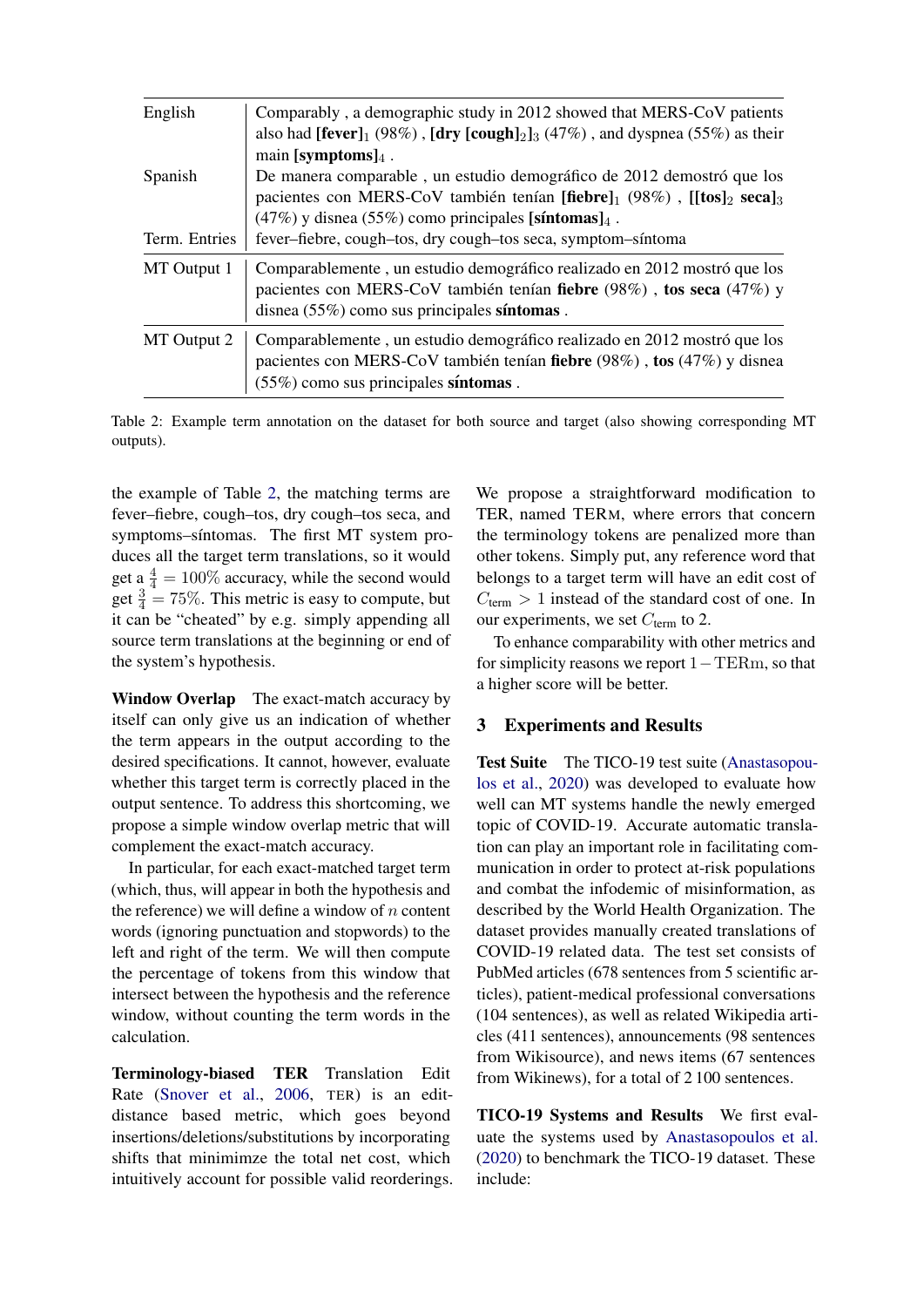<span id="page-3-0"></span>

| System            | <b>BLEU</b> $\uparrow$ | Term: Exact<br>Match $\uparrow$ | Term: Window Over-<br>lap (Window $2/3$ ) $\uparrow$ | $1-\text{TERm} \uparrow$ |
|-------------------|------------------------|---------------------------------|------------------------------------------------------|--------------------------|
| En-Fr             |                        |                                 |                                                      |                          |
| OPUS              | 46.24                  | 82.22                           | 60.12/58.90                                          | 61.08                    |
| <b>FAIRSEO</b>    | 46.11                  | 81.64                           | 60.05/58.44                                          | 59.77                    |
| OPUS-cheating     | 46.40                  | 100.0                           | 57.17/56.63                                          | 60.71                    |
| FAIRSEQ-cheating  | 45.85                  | 100.0                           | 56.82/56.04                                          | 59.34                    |
| $En-Ru$           |                        |                                 |                                                      |                          |
| OPUS              | 25.47                  | 71.55                           | 38.79/38.68                                          | 40.47                    |
| <b>FAIRSEO</b>    | 28.88                  | 77.29                           | 42.27/42.47                                          | 44.69                    |
| OPUS-cheating     | 25.62                  | 100.0                           | 36.42/37.26                                          | 40.02                    |
| FAIRSEQ-cheating  | 29.01                  | 100.0                           | 40.51/41.62                                          | 44.26                    |
| Fr-En             |                        |                                 |                                                      |                          |
| OPUS              | 39.43                  | 74.84                           | 35.75/36.16                                          | 48.60                    |
| OPUS-cheating     | 39.04                  | 100.0                           | 34.70/35.52                                          | 47.92                    |
| NAVER-general     | 38.96                  | 61.51                           | 32.41/32.37                                          | 49.31                    |
| NAVER-medical     | 39.42                  | 62.15                           | 32.97/32.91                                          | 49.71                    |
| <b>Ru-En</b>      |                        |                                 |                                                      |                          |
| OPUS              | 29.02                  | 85.51                           | 33.50/33.77                                          | 42.03                    |
| OPUS-cheating     | 28.91                  | 100.0                           | 32.09/32.63                                          | 41.45                    |
| FAIRSEQ-unconstr. | 32.85                  | 73.58                           | 46.14/46.54                                          | 43.93                    |
| FAIRSEO-constr.   | 28.26                  | 73.71                           | 40.33/40.93                                          | 30.02                    |

Table 3: Results on TICO-19 dataset with OPUS, FAIRSEQ & NAVER systems. Going beyond BLEU with the window overlap and  $1 - \text{TERm}$  metrics is required because they are the only metrics that penalize cheating systems (results with cheating systems are *italicized*).

- the OPUS-MT systems [\(Tiedemann and Thot](#page-9-0)[tingal,](#page-9-0) [2020\)](#page-9-0) which are trained on the OPUS parallel data [\(Tiedemann,](#page-9-1) [2012\)](#page-9-1) using the Marian toolkit [\(Junczys-Dowmunt et al.,](#page-8-4) [2018\)](#page-8-4);
- For English–Russian we compare against the pre-trained Fairseq models that won the WMT Shared Task in this direction last year [\(Ng](#page-8-5) [et al.,](#page-8-5) [2019\)](#page-8-5), as well as the English to French system of [Ott et al.](#page-8-6) [\(2018\)](#page-8-6).
- We also use the many-to-one multilingual NMT model released by NAVER (Bérard [et al.,](#page-7-6) [2020\)](#page-7-6) which translates from French, German, Italian, Spanish, and Korean into English. It was trained on a large amount parallel data from various domains, and produces SOTA- or near-SOTA-level results for news, IWSLT, and biomedical translation tasks.

We present results with these systems in Table [3.](#page-3-0) In addition to plain translations, we report the evaluation results for "cheated" translations where the

not-produced target terms were appended at the end of the output for each system.

We first note that BLEU scores do not significantly penalize the "cheating approach". For example, the cheating En-Fr OPUS system achieves a slightly higher BLEU score over its non-cheating counterpart (c.f. 46.40 and 46.24). As expected the cheating systems easily achieve a 100% exactmatch accuracy, but they are penalized by the window overlap metric. This means that, although the cheating systems produce all desired term outputs, they do not correctly place them in the output. As such, we can be confident that a combination of BLEU, exact-match accuracy, and window overlap, can provide enough information to adequately evaluate the systems' handling of terminologies.

In addition, we find that the  $1 - \text{TERm}$  metric can also provide similar information in a complementary fashion. The cheating systems are indeed penalized by TERm (as the appended terms need to be shifted to be correctly matched, and these shifts have an edit cost of  $C_{\text{term}}$ ).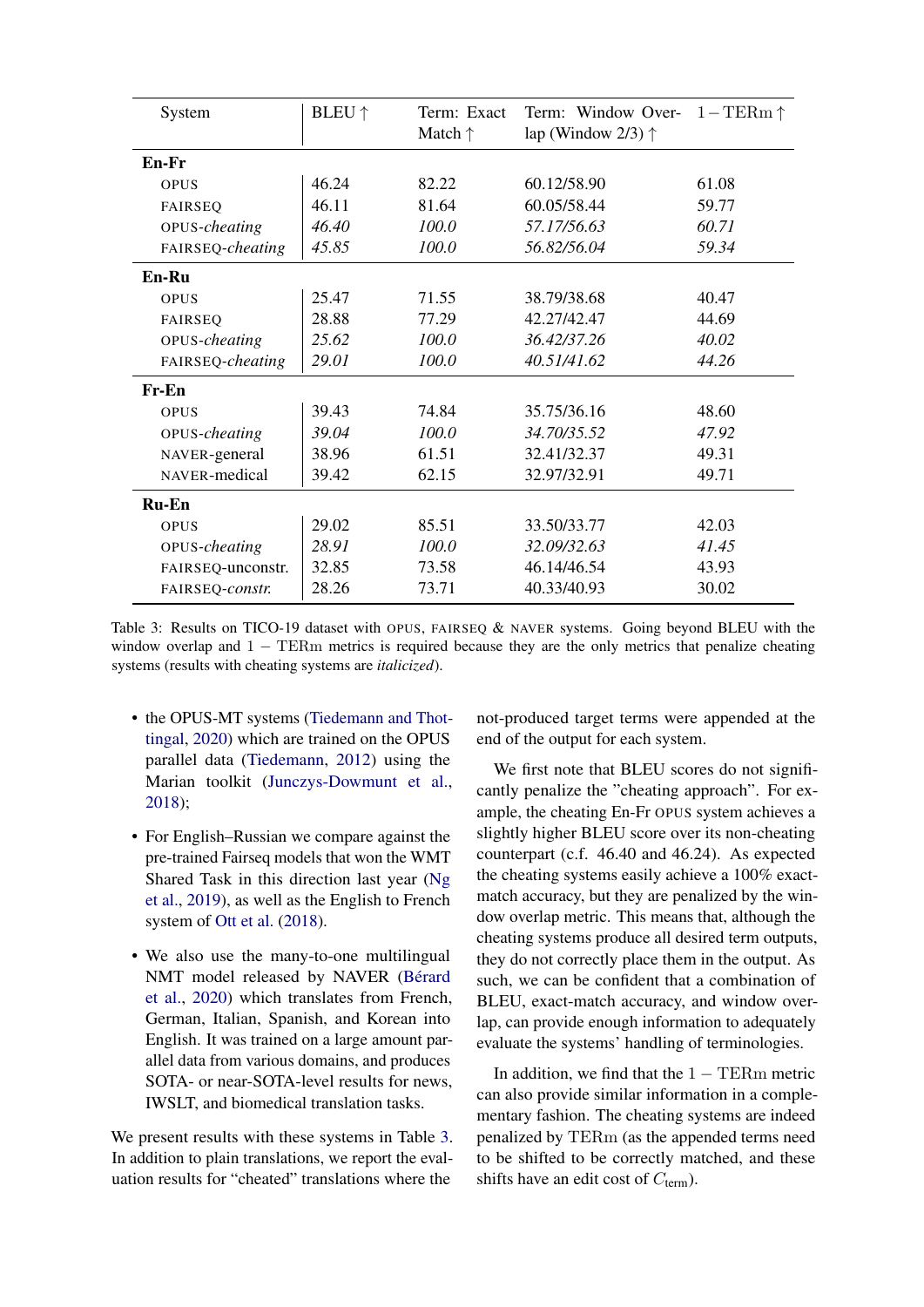Evaluation of WMT'20 systems The systems that were submitted to WMT 2020 were evaluated using the test set from the TICO-19 dataset. Corpus-level evaluation on TICO-19 for multiple language pairs (using BLEU) was presented in [Bar](#page-7-7)[rault et al.](#page-7-7) [\(2020\)](#page-7-7). Here we expand by additionally evaluating these systems using our terminologytargeted metrics.

The English-Russian results are outlined in Table [4,](#page-5-0) while the English-Chinese ones are shown in Table [5.](#page-7-8) We also provide English-Khmer (Table [6\)](#page-7-9), English-Pashto (Table [7\)](#page-8-7), and English-Tamil (Table [8\)](#page-8-8) results.

In English-Russian, online-b is the best system, both in terms of overall BLEU score as well as over our term-focused metrics. The necessity for going beyond just exact-match accuracy for terminologies is showcased by the comparison between the online-b and PROMT\_NMT systems, which achieve the same term exact-match accuracy (around 88%) but the former is better when we also take window overlap into account. The two systems' scores for TERm also confirm that intuition.

We find a very interesting case in the English-Khmer results, where the Huoshan Translate system is significantly better than all other systems in handling terminologies, with a term exactmatch accuracy of 66% (and window overlap of 26%) with the second best system online-b reaching almost half the scores (39% accuracy, 19% window overlap). On the other hand, the BLEU score for online-b is almost 15 points higher than Huoshan Translate! This means that online-b is generally a better MT system, but it does not adhere to the terminology<sup>[4](#page-4-0)</sup> while Huoshan Translate is a generally worse system which, however, is consistent in translating the terminology terms.

For the other language pairs the clear winning system of the shared task is also the one that better handles terminology terms (the SJTU-NICT system for English-Chinese, and online-b for English-Pashto and English-Tamil). We note that while one would expect that the best overall translation would also be the best in terms of terminology translation, there is only a mild correlation between BLEU scores and the term exact-match accuracy scores. We compute the Spearman's rank

correlation between BLEU score and two measures, window-Overlap of size 3 and exact match (see Table [11\)](#page-10-0). On the other hand, we do observe a high correlation between the term exact-match accuracy and the window overlap scores. Figure [1](#page-5-1) presents these correlations for the EN-RU and EN-ZH WMT systems. These implies that, encouragingly, a MT system that is good at handling terminology is also generally good at correctly placing the terms in the appropriate context.

Ternminology-Augmented Systems Last, we test the application of our metrics on the MT outputs of the recent work of [Bergmanis and Pinnis](#page-7-5) [\(2021\)](#page-7-5), which presents a data augmentation method for training MT systems that can handle terminology translations using only target lemma annotations (as opposed to being provided with the correct inflected word in advance). The results for the baseline system and the proposed TLA system in four language pairs (English to German, Estonian, Lithuanian, and Latvian) are listed in Table [9.](#page-9-2) [5](#page-4-1) We find that in all cases the TLA systems are significantly better in handling terminologies, both in terms of exact match accuracy as well as term window overlap and TERm. As before, such changes are not immediately noticeable using only corpusor sentence-level metrics like BLEU (cf results in En-Lv).

### 4 Human Annotator Study

We conducted a small-scale human annotation study on English-French and English-Russian MT outputs. We presented experienced bilingual speakers with the English source sentence, the source term and its expected target translation, along with the MT output. The annotators were tasked with answering two yes/no questions:

- 1. Is the source term translated correctly?
- 2. Is the term's surrounding context correct in the translation?

We used the outputs from the two best English-French systems (two top in Table [3\)](#page-3-0) and the three best English-Russian systems (first three in Table [4\)](#page-5-0). In total, we annotated 90 outputs in French and 192 outputs in Russian. Despite the small sample sizes, we nevertheless find that a combination of our metrics can effectively distinguish

<span id="page-4-0"></span><sup>&</sup>lt;sup>4</sup>We note that this is a post-hoc analysis. The terminologies were not provided in advance to the shared task participants, so there is no a priori expectation or requirement that the systems adhere to the terminology.

<span id="page-4-1"></span><sup>5</sup>We thank the authors for providing the outputs of their systems.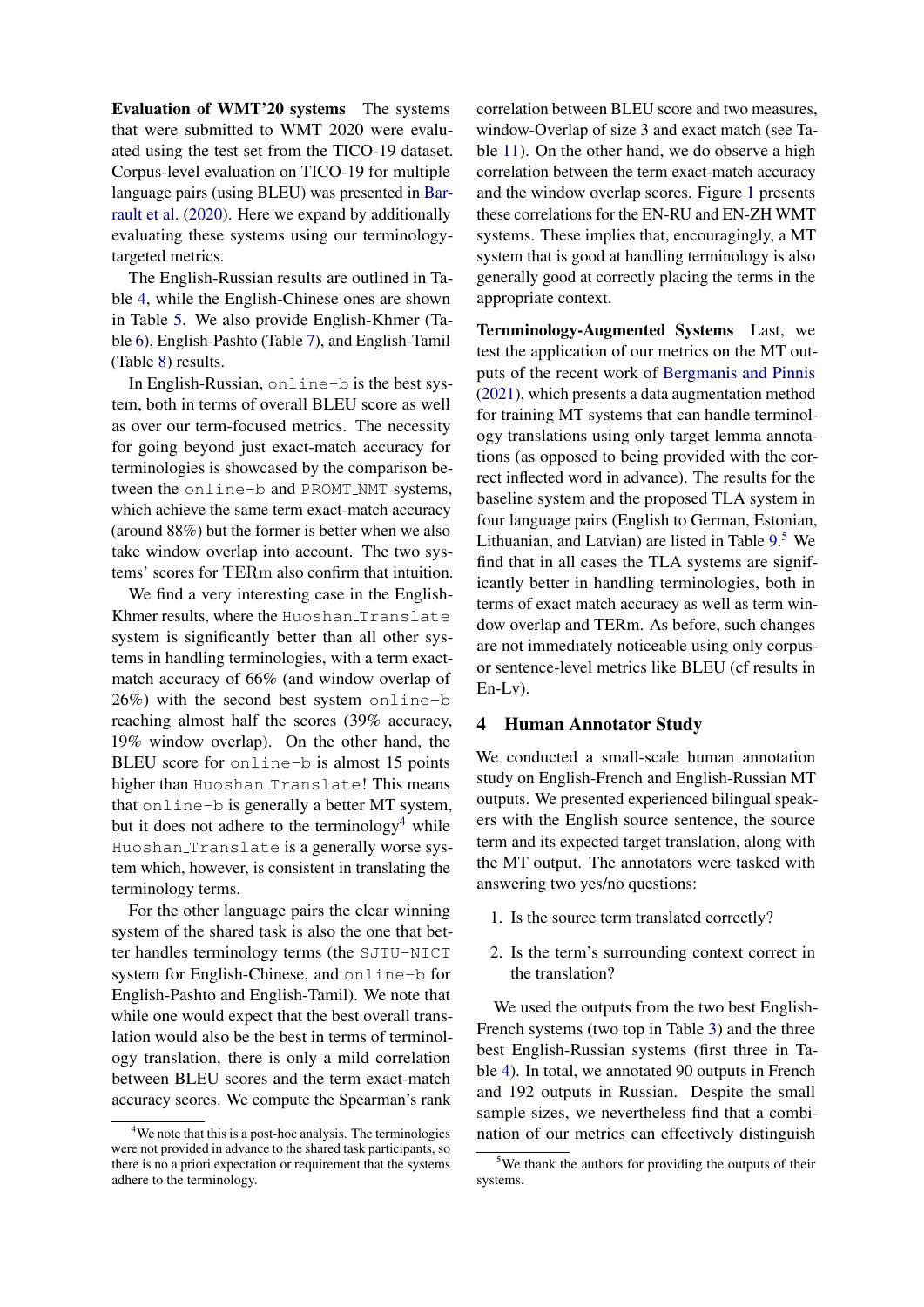<span id="page-5-1"></span>

WMT'20 English-Russian systems WMT'20 English-Chinese systems

<span id="page-5-0"></span>Figure 1: Term exact-match accuracy correlates with term Window overlap (examples from two language pairs).

| System      | BLEU (stan-<br>dard) $\uparrow$ | Term: Exact<br>Match $\uparrow$ | Term: Window Over- $1 - \text{TERm} \uparrow$<br>lap (Window 2/3) $\uparrow$ |       |
|-------------|---------------------------------|---------------------------------|------------------------------------------------------------------------------|-------|
| online-b    | 40.74                           | 88.65                           | 38.93/38.41                                                                  | 55.92 |
| Online-G    | 33.84                           | 81.29                           | 33.78/33.60                                                                  | 50.73 |
| PROMT NMT   | 32.92                           | 88.19                           | 34.56/34.70                                                                  | 50.40 |
| ariel197197 | 32.68                           | 82.24                           | 34.64/34.52                                                                  | 49.88 |
| OPPO        | 32.05                           | 83.65                           | 34.28/34.31                                                                  | 50.31 |
| online-a    | 30.23                           | 78.66                           | 31.22/31.09                                                                  | 46.85 |
| zlabs-nlp   | 26.14                           | 69.07                           | 26.88/26.81                                                                  | 43.48 |
| online-z    | 24.88                           | 71.16                           | 27.17/27.28                                                                  | 44.28 |

Table 4: WMT'20 system results for English-Russian.

correctly translated terms from term translations that are wrong (or missing). Figure [2](#page-6-0) presents boxplots of three metrics (BLEU, TERm, and term window overlap) for the two subsets of MT outputs as produced by our annotators when answering the first question ("Is the source term translated correctly?"). The visualizations show that BLEU or TERm by themselves are inadequate for this task as there's no observable difference between the two classes. Including term window overlap, however, we find significant differences between the classes for both languages.

This observation is more clear in the scatter plots in Figure [3,](#page-6-1) which show the combination of TERm and window overlap, color-coded according to the annotators' answers to our two survey questions (blue for "yes", orange for "no"). We find that the vast majority of incorrect or missing term translations receive very low window overlap scores, with only a few false positives (i.e. wrong translations that receive high scores) or false negatives (i.e. correct translations receiving low scores).

### 5 Conclusion

We present methods for evaluating the consistency of MT outputs on term translation, given a terminology to which the MT systems must adhere. We showcase and analyze the proposed metrics on three different datasets, concluding that a combination of sentence-level scores (TERm) and terminology-targeted evaluation (exact match accuracy plus term window overlap) can reveal the MT systems that are better, or more consistent, in terms of terminology translation. We also confirm our findings through a limited human annotation study. Code for computing all metrics discussed in the paper is publicly available.<sup>[6](#page-5-2)</sup>

#### Acknowledgements

The authors are thankful to Georgiana Dinu and Marcello Federico for helpful discussions on the metrics formulations, as well as for feedback on preliminary versions of this work.

<span id="page-5-2"></span><sup>6</sup>[https://github.com/mahfuzibnalam/](https://github.com/mahfuzibnalam/terminology_evaluation) [terminology\\_evaluation](https://github.com/mahfuzibnalam/terminology_evaluation)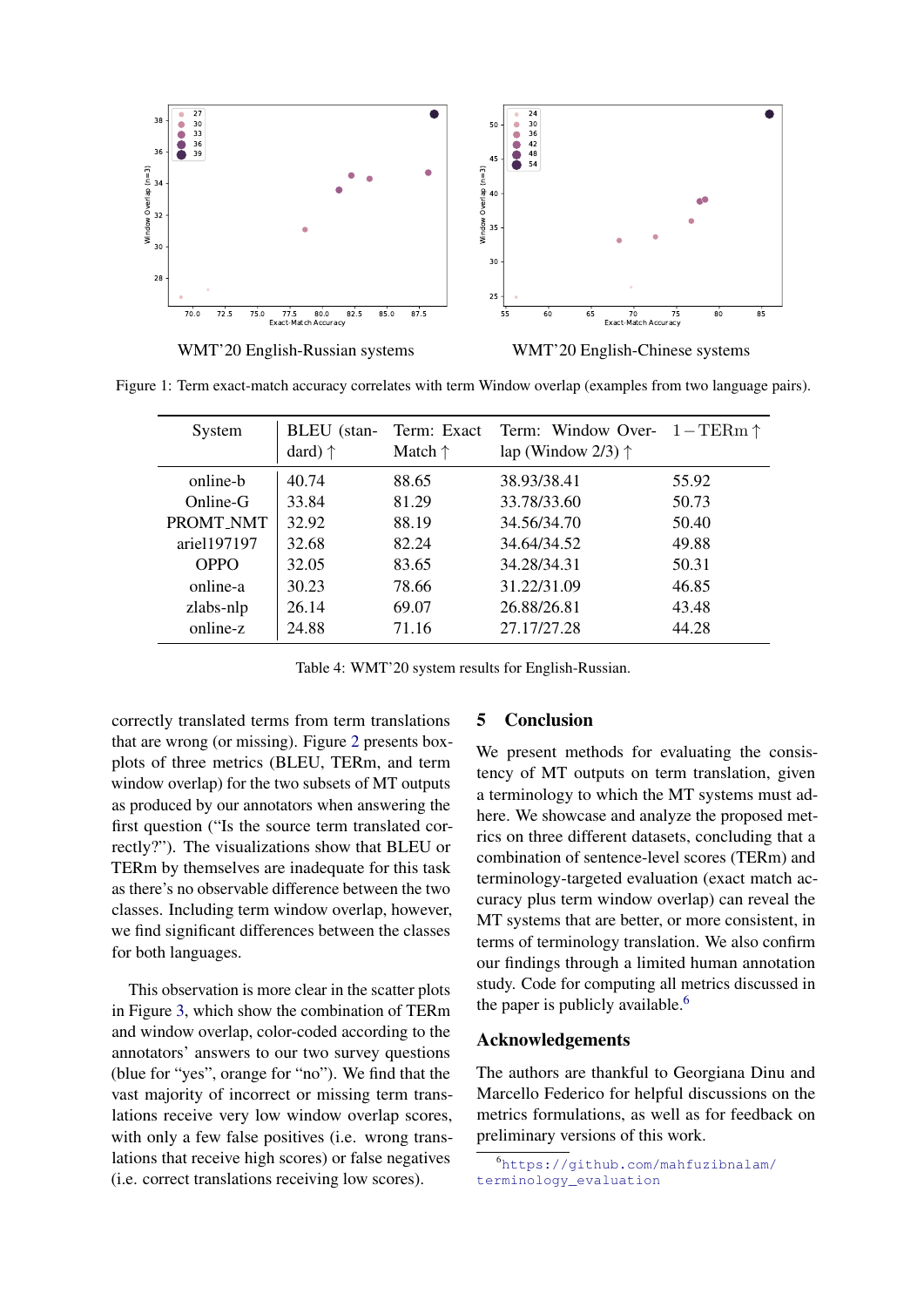<span id="page-6-0"></span>

English-French: Is the term translated correctly? (support: 90)

Figure 2: Aggregate scores for outputs annotated as having correctly translated terms ("Yes") and incorrectly translated terms ("No"). The combination of Window Overlap with other sentence-level metrics can distinguish good from bad term translations.

<span id="page-6-1"></span>

Figure 3: Scatter-plot of 1 - TERm vs Window Overlap for our human annotator surveys. Blue points correspond to the question's answer being "yes" and orange points received a "no" answer. Despite a few false positives and false negatives, the combination of 1 - TERm and window overlap can capture the quality of terminology translation.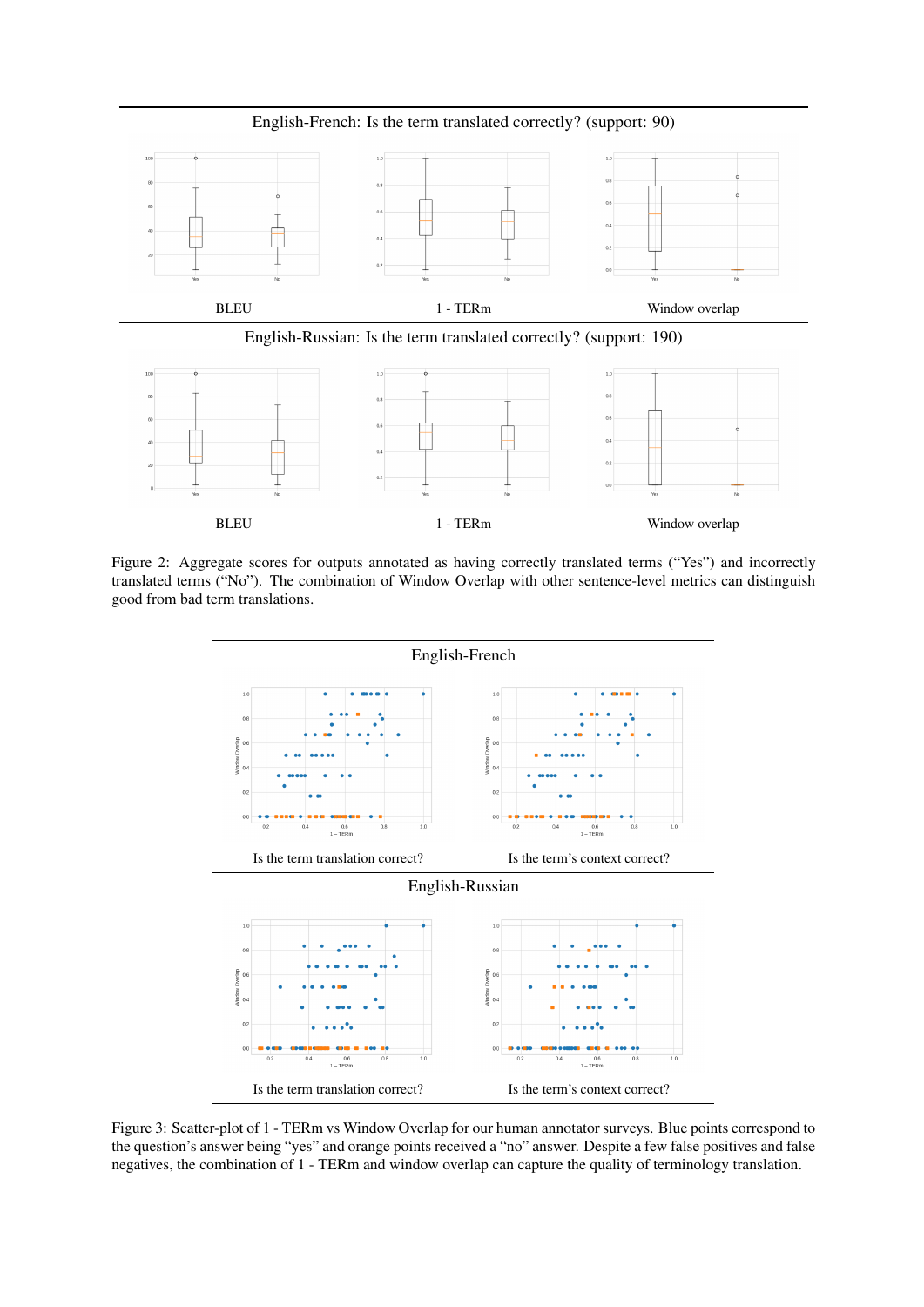<span id="page-7-8"></span>

| System           | BLEU (stan-<br>dard) $\uparrow$ | Term: Exact<br>Match $\uparrow$ | Term: Window Over- $1 - \text{TERm} \uparrow$<br>lap (Window 2/3) $\uparrow$ |       |
|------------------|---------------------------------|---------------------------------|------------------------------------------------------------------------------|-------|
| <b>SJTU-NICT</b> | 57.82                           | 85.88                           | 51.92/51.60                                                                  | 70.30 |
| <b>OPPO</b>      | 40.82                           | 77.72                           | 38.94/38.86                                                                  | 52.55 |
| online-b         | 39.55                           | 78.34                           | 38.90/39.13                                                                  | 54.98 |
| online-a         | 35.23                           | 76.72                           | 35.69/35.99                                                                  | 50.76 |
| <b>WMT</b>       | 33.72                           | 68.27                           | 32.93/33.15                                                                  | 47.16 |
| Online-G         | 33.17                           | 72.52                           | 33.67/33.68                                                                  | 47.80 |
| zlabs-nlp        | 24.17                           | 56.20                           | 24.52/24.88                                                                  | 38.05 |
| online-z         | 22.69                           | 69.66                           | 26.03/26.34                                                                  | 36.16 |

Table 5: WMT'20 system results for English-Chinese.

<span id="page-7-9"></span>

| System            | BLEU (stan-<br>dard) $\uparrow$ | Match $\uparrow$ | Term: Exact Term: Window Over- $1-\text{TERm} \uparrow$<br>lap (Window 2/3) $\uparrow$ |       |
|-------------------|---------------------------------|------------------|----------------------------------------------------------------------------------------|-------|
| online-b          | 35.54                           | 38.84            | 19.20/18.07                                                                            | 53.82 |
| online-z          | 20.79                           | 23.91            | 08.95/08.17                                                                            | 38.18 |
| Huoshan Translate | 19.58                           | 66.05            | 26.16/23.84                                                                            | 36.84 |
| <b>OPPO</b>       | 19.85                           | 14.00            | 06.53/05.77                                                                            | 36.99 |
| $Online-G$        | 14.33                           | 01.59            | 00.74/00.72                                                                            | 34.04 |

Table 6: WMT'20 system results for English-Khmer.

#### References

- <span id="page-7-0"></span>Antonios Anastasopoulos, Alessandro Cattelan, Zi-Yi Dou, Marcello Federico, Christian Federmann, Dmitriy Genzel, Franscisco Guzmán, Junjie Hu, Macduff Hughes, Philipp Koehn, Rosie Lazar, Will Lewis, Graham Neubig, Mengmeng Niu, Alp Öktem, Eric Paquin, Grace Tang, and Sylwia Tur. 2020. [TICO-19: the translation initiative for COvid-](https://doi.org/10.18653/v1/2020.nlpcovid19-2.5)[19.](https://doi.org/10.18653/v1/2020.nlpcovid19-2.5) In *Proceedings of the 1st Workshop on NLP for COVID-19 (Part 2) at EMNLP 2020*, Online. Association for Computational Linguistics.
- <span id="page-7-3"></span>Peter Anderson, Basura Fernando, Mark Johnson, and Stephen Gould. 2017. [Guided open vocabulary im](https://doi.org/10.18653/v1/D17-1098)[age captioning with constrained beam search.](https://doi.org/10.18653/v1/D17-1098) In *Proceedings of the 2017 Conference on Empirical Methods in Natural Language Processing*, pages 936–945, Copenhagen, Denmark. Association for Computational Linguistics.
- <span id="page-7-1"></span>Philip Arthur, Graham Neubig, and Satoshi Nakamura. 2016. [Incorporating discrete translation lexicons](https://doi.org/10.18653/v1/D16-1162) [into neural machine translation.](https://doi.org/10.18653/v1/D16-1162) In *Proceedings of the 2016 Conference on Empirical Methods in Natural Language Processing*, pages 1557–1567, Austin, Texas. Association for Computational Linguistics.
- <span id="page-7-10"></span>Satanjeev Banerjee and Alon Lavie. 2005. Meteor: An automatic metric for mt evaluation with improved correlation with human judgments. In *Proceedings of the acl workshop on intrinsic and extrinsic evaluation measures for machine translation and/or summarization*, pages 65–72.
- <span id="page-7-7"></span>Loïc Barrault, Magdalena Biesialska, Ondřej Bojar, Marta R Costa-jussa, Christian Federmann, Yvette ` Graham, Roman Grundkiewicz, Barry Haddow, Matthias Huck, Eric Joanis, et al. 2020. [Find](https://www.aclweb.org/anthology/2020.wmt-1.1)[ings of the 2020 conference on machine translation](https://www.aclweb.org/anthology/2020.wmt-1.1) [\(wmt20\).](https://www.aclweb.org/anthology/2020.wmt-1.1) In *Proceedings of the Fifth Conference on Machine Translation*, pages 1–55, Online. Association for Computational Linguistics.
- <span id="page-7-6"></span>Alexandre Berard, Zae Myung Kim, Vassilina ´ Nikoulina, Eunjeong Lucy Park, and Matthias Galle.´ 2020. [A multilingual neural machine translation](https://doi.org/10.18653/v1/2020.nlpcovid19-2.16) [model for biomedical data.](https://doi.org/10.18653/v1/2020.nlpcovid19-2.16) In *Proceedings of the 1st Workshop on NLP for COVID-19 (Part 2) at EMNLP 2020*, Online. Association for Computational Linguistics.
- <span id="page-7-5"></span>Toms Bergmanis and Mārcis Pinnis. 2021. [Facilitat](https://www.aclweb.org/anthology/2021.eacl-main.271)[ing terminology translation with target lemma anno](https://www.aclweb.org/anthology/2021.eacl-main.271)[tations.](https://www.aclweb.org/anthology/2021.eacl-main.271) In *Proceedings of the 16th Conference of the European Chapter of the Association for Computational Linguistics: Main Volume*, pages 3105–3111, Online. Association for Computational Linguistics.
- <span id="page-7-4"></span>Georgiana Dinu, Prashant Mathur, Marcello Federico, and Yaser Al-Onaizan. 2019. [Training neural ma](https://doi.org/10.18653/v1/P19-1294)[chine translation to apply terminology constraints.](https://doi.org/10.18653/v1/P19-1294) In *Proceedings of the 57th Annual Meeting of the Association for Computational Linguistics*, pages 3063–3068, Florence, Italy. Association for Computational Linguistics.
- <span id="page-7-2"></span>Chris Hokamp and Qun Liu. 2017. [Lexically con](https://doi.org/10.18653/v1/P17-1141)[strained decoding for sequence generation using grid](https://doi.org/10.18653/v1/P17-1141)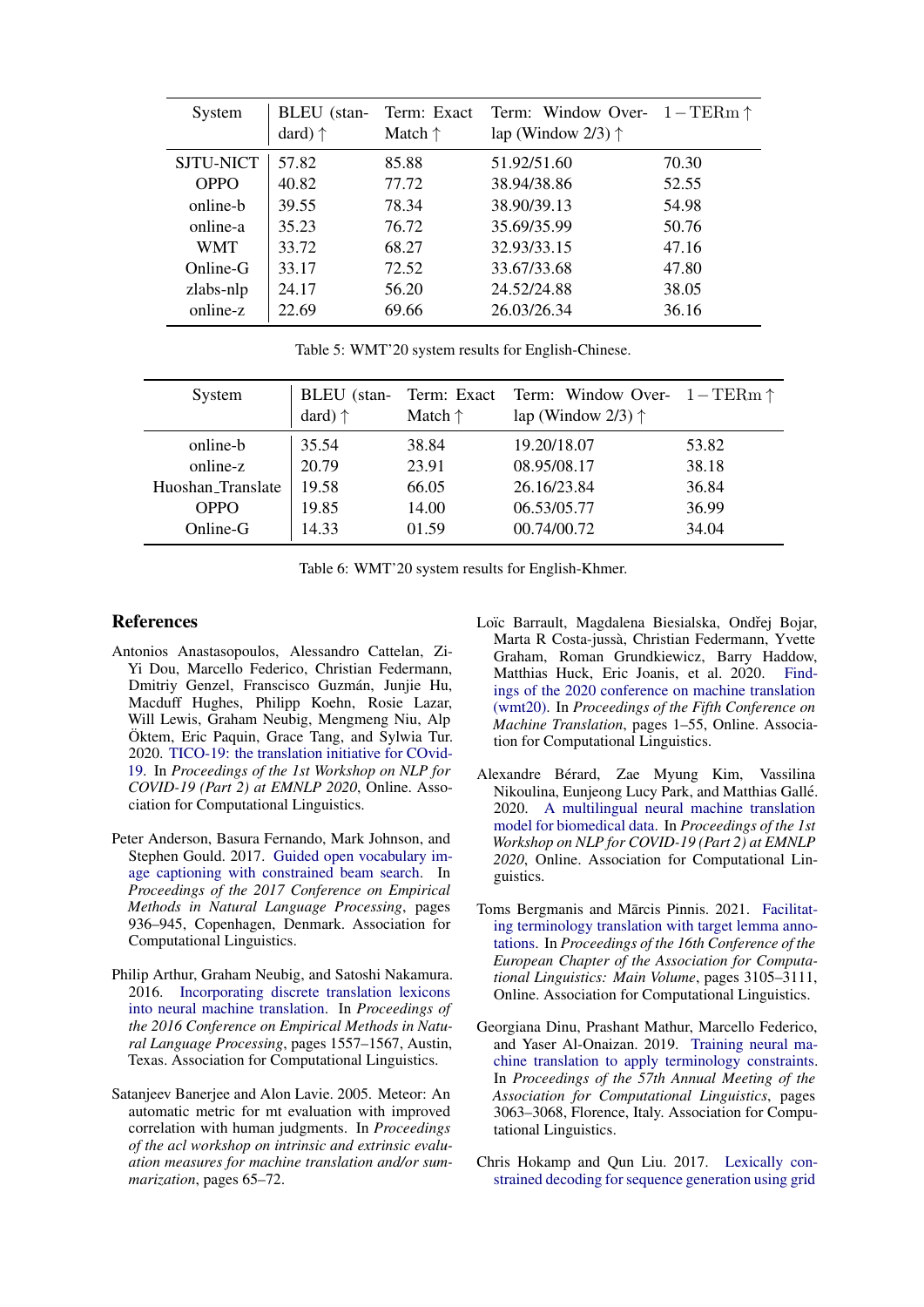<span id="page-8-7"></span>

| System            | dard) $\uparrow$ | Match $\uparrow$ | BLEU (stan- Term: Exact Term: Window Over- $1 - \text{TERm} \uparrow$<br>lap (Window 2/3) $\uparrow$ |       |
|-------------------|------------------|------------------|------------------------------------------------------------------------------------------------------|-------|
| online-b          | 39.88            | 84.96            | 46.32/45.59                                                                                          | 51.97 |
| <b>OPPO</b>       | 21.47            | 59.92            | 24.63/23.44                                                                                          | 36.97 |
| Huoshan_Translate | 20.88            | 70.80            | 30.65/29.39                                                                                          | 39.68 |
| online-z          | 16.42            | 51.96            | 19.07/18.43                                                                                          | 35.92 |

Table 7: WMT'20 system results for English-Pashto.

<span id="page-8-8"></span>

| System              | BLEU (stan-<br>dard) $\uparrow$ | Term: Exact<br>Match $\uparrow$ | Term: Window Over- $1 - \text{TERm} \uparrow$<br>lap (Window 2/3) $\uparrow$ |       |
|---------------------|---------------------------------|---------------------------------|------------------------------------------------------------------------------|-------|
| online-b            | 30.30                           | 76.48                           | 29.56/29.78                                                                  | 50.28 |
| Facebook AI         | 15.57                           | 41.89                           | 13.56/13.48                                                                  | 34.06 |
| online-a            | 14.48                           | 49.66                           | 15.12/14.68                                                                  | 33.22 |
| <b>OPPO</b>         | 12.82                           | 31.96                           | 10.16/10.07                                                                  | 31.89 |
| <b>UEDIN</b>        | 12.21                           | 44.63                           | 11.99/11.76                                                                  | 28.24 |
| Microsoft_STC_India | 11.93                           | 30.37                           | 08.53/08.70                                                                  | 28.96 |
| online-z            | 11.62                           | 41.89                           | 10.93/10.74                                                                  | 31.12 |
| Huoshan Translate   | 11.61                           | 39.38                           | 11.68/11.52                                                                  | 29.62 |
| zlabs-nlp           | 10.32                           | 40.87                           | 09.72/09.49                                                                  | 23.26 |
| <b>DCU</b>          | 9.74                            | 29.00                           | 07.03/06.98                                                                  | 18.79 |
| Groningen           | 8.94                            | 51.94                           | 10.46/10.76                                                                  | 24.22 |
| Online-G            | 7.32                            | 48.52                           | 09.43/09.57                                                                  | 18.39 |
| <b>TALP_UPC</b>     | 6.30                            | 24.32                           | 04.70/04.58                                                                  | 14.51 |
| SJTU-NICT           | 2.93                            | 24.89                           | 03.22/03.42                                                                  | 15.97 |

Table 8: WMT'20 system results for English-Tamil.

[beam search.](https://doi.org/10.18653/v1/P17-1141) In *Proceedings of the 55th Annual Meeting of the Association for Computational Linguistics (Volume 1: Long Papers)*, pages 1535–1546, Vancouver, Canada. Association for Computational Linguistics.

- <span id="page-8-4"></span>Marcin Junczys-Dowmunt, Roman Grundkiewicz, Tomasz Dwojak, Hieu Hoang, Kenneth Heafield, Tom Neckermann, Frank Seide, Ulrich Germann, Alham Fikri Aji, Nikolay Bogoychev, et al. 2018. Marian: Fast neural machine translation in c++. arXiv:1804.00344.
- <span id="page-8-0"></span>Philipp Koehn, Franz J Och, and Daniel Marcu. 2003. Statistical phrase-based translation. Technical report, UNIVERSITY OF SOUTHERN CALIFOR-NIA MARINA DEL REY INFORMATION SCI-ENCES INST.
- <span id="page-8-5"></span>Nathan Ng, Kyra Yee, Alexei Baevski, Myle Ott, Michael Auli, and Sergey Edunov. 2019. [Facebook](https://doi.org/10.18653/v1/W19-5333) [FAIR's WMT19 news translation task submission.](https://doi.org/10.18653/v1/W19-5333) In *Proceedings of the Fourth Conference on Machine Translation (Volume 2: Shared Task Papers, Day 1)*, pages 314–319, Florence, Italy. Association for Computational Linguistics.
- <span id="page-8-6"></span>Myle Ott, Sergey Edunov, David Grangier, and

Michael Auli. 2018. [Scaling neural machine trans](https://doi.org/10.18653/v1/W18-6301)[lation.](https://doi.org/10.18653/v1/W18-6301) In *Proceedings of the Third Conference on Machine Translation: Research Papers*, pages 1–9, Brussels, Belgium. Association for Computational Linguistics.

- <span id="page-8-2"></span>Kishore Papineni, Salim Roukos, Todd Ward, and Wei-Jing Zhu. 2002. Bleu: a method for automatic evaluation of machine translation. In *Proceedings of the 40th annual meeting of the Association for Computational Linguistics*, pages 311–318.
- <span id="page-8-1"></span>Matt Post and David Vilar. 2018. [Fast lexically con](https://doi.org/10.18653/v1/N18-1119)[strained decoding with dynamic beam allocation for](https://doi.org/10.18653/v1/N18-1119) [neural machine translation.](https://doi.org/10.18653/v1/N18-1119) In *Proceedings of the 2018 Conference of the North American Chapter of the Association for Computational Linguistics: Human Language Technologies, Volume 1 (Long Papers)*, pages 1314–1324, New Orleans, Louisiana. Association for Computational Linguistics.
- <span id="page-8-9"></span>Peng Qi, Yuhao Zhang, Yuhui Zhang, Jason Bolton, and Christopher D Manning. 2020. Stanza: A python natural language processing toolkit for many human languages. arXiv:2003.07082.
- <span id="page-8-3"></span>Matthew Snover, Bonnie Dorr, Richard Schwartz, Linnea Micciulla, and John Makhoul. 2006. A study of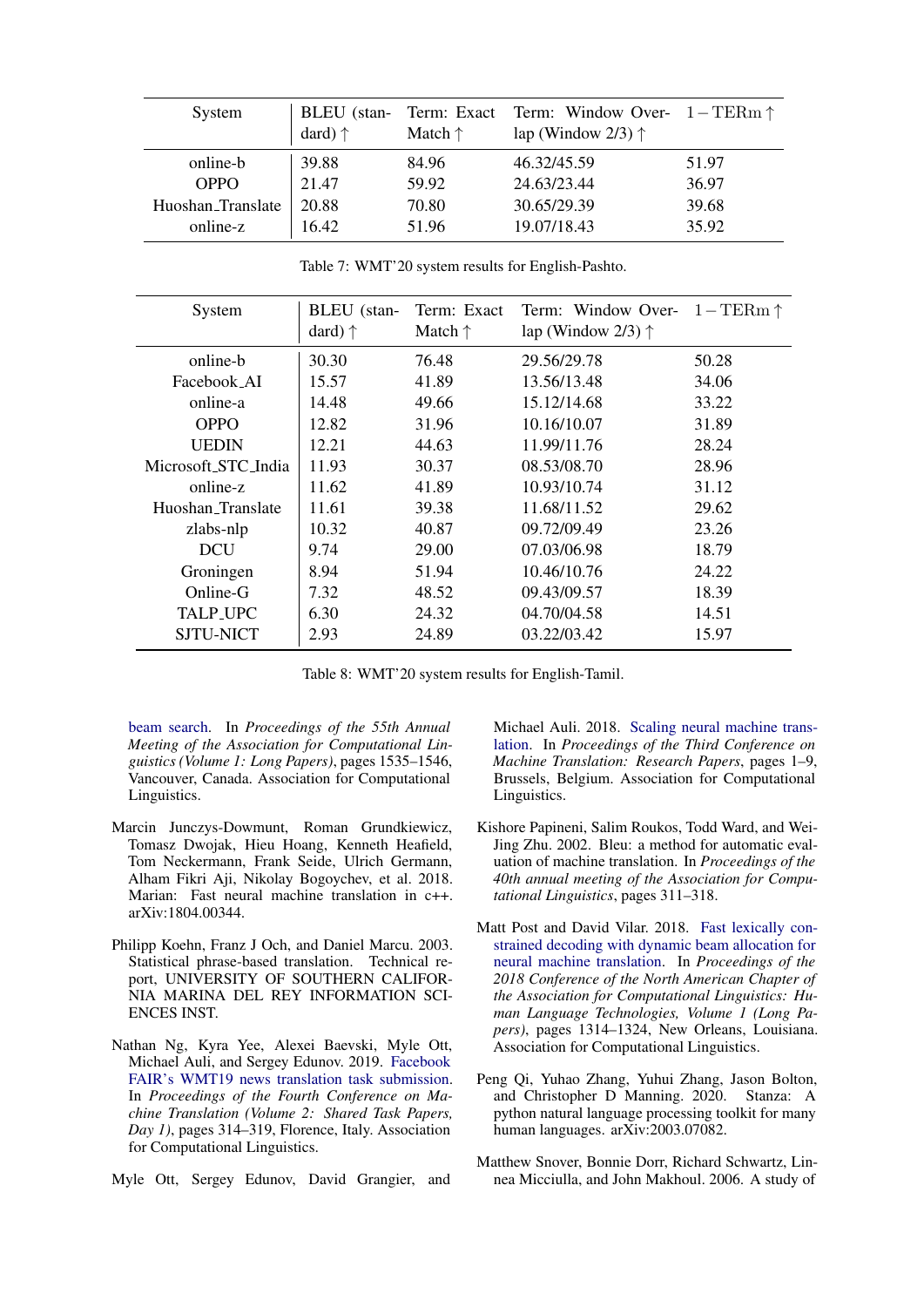<span id="page-9-2"></span>

| System          | <b>BLEU</b> $\uparrow$ | Term: Exact<br>Match $\uparrow$ | Term: Window Over- $1 - \text{TERm} \uparrow$<br>lap (Window 2/3) $\uparrow$ |       |
|-----------------|------------------------|---------------------------------|------------------------------------------------------------------------------|-------|
|                 |                        |                                 |                                                                              |       |
| En-De           |                        |                                 |                                                                              |       |
| <b>BASELINE</b> | 22.41                  | 33.83                           | 19.67/19.13                                                                  | 22.90 |
| <b>TLA</b>      | 29.17                  | 89.22                           | 45.86/45.93                                                                  | 41.96 |
| En-Et           |                        |                                 |                                                                              |       |
| <b>BASELINE</b> | 15.49                  | 45.73                           | 19.93/20.23                                                                  | 29.29 |
| <b>TLA</b>      | 17.02                  | 76.22                           | 37.50/36.19                                                                  | 32.39 |
| $En-Lt$         |                        |                                 |                                                                              |       |
| <b>BASELINE</b> | 23.28                  | 56.76                           | 32.28/32.60                                                                  | 35.10 |
| <b>TLA</b>      | 27.91                  | 88.06                           | 51.51/51.57                                                                  | 46.21 |
| $En-I.v$        |                        |                                 |                                                                              |       |
| <b>BASELINE</b> | 28.82                  | 59.32                           | 37.08/37.52                                                                  | 48.38 |
| <b>TLA</b>      | 27.14                  | 85.03                           | 44.70/45.84                                                                  | 49.26 |

Table 9: Results on ATS dataset with BASELINE & TLA systems.

|          | Exact Match        |                      |                      |
|----------|--------------------|----------------------|----------------------|
| Language | (Original Dataset) | (Lemmatized Dataset) | <b>Total Matches</b> |
| French   | 2945               | 649                  | 3594                 |
| Khmer    | 1021               | N/A                  | 1021                 |
| Pashto   | 982                | N/A                  | 982                  |
| Russian  | 1652               | 1395                 | 3047                 |
| Tamil    | 987                | 182                  | 1169                 |
| Chinese  | 2819               | N/A                  | 2819                 |

Table 10: Exact terminology matches found on Tico dataset.

translation edit rate with targeted human annotation. In *Proceedings of Association for Machine Translation in the Americas*, volume 200. Citeseer.

- <span id="page-9-1"></span>Jörg Tiedemann. 2012. Parallel data, tools and interfaces in opus. In *Eight International Conference on Language Resources and Evaluation, MAY 21-27, 2012, Istanbul, Turkey*, pages 2214–2218.
- <span id="page-9-0"></span>Jörg Tiedemann and Santhosh Thottingal. 2020. OPUS-MT — Building open translation services for the World. In *Proceedings of the 22nd Annual Conferenec of the European Association for Machine Translation (EAMT)*, Lisbon, Portugal.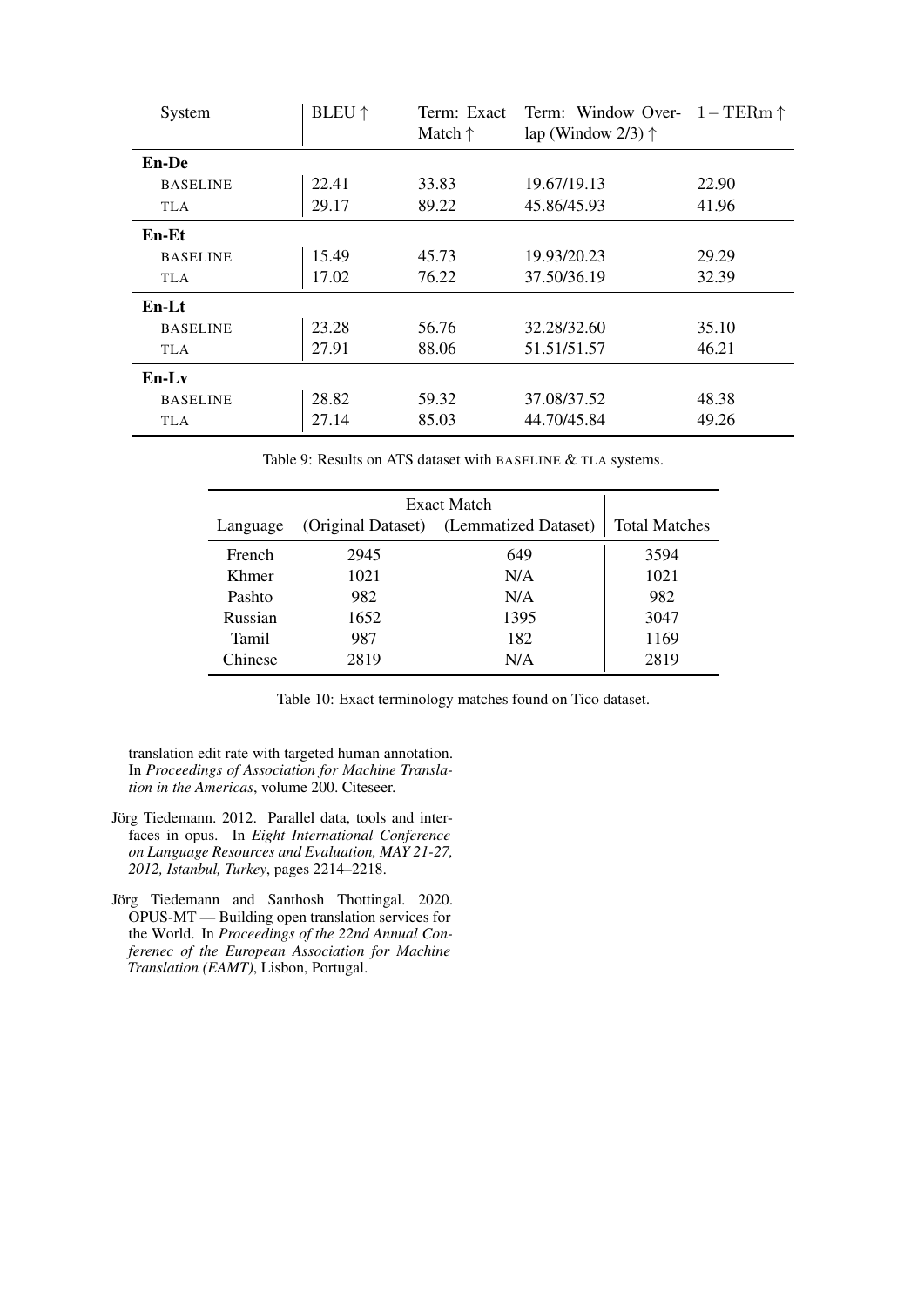| lang |           | Term: Win-3 Term: Exact Match |
|------|-----------|-------------------------------|
| rus  | $0.8333*$ | $0.8095*$                     |
| zho  | $0.9286*$ | $0.8571*$                     |
| tam  | $0.6271*$ | 0.4154                        |
| khm  |           |                               |
| pus  |           |                               |

<span id="page-10-0"></span>Table 11: Spearman Rank correlation for ru (Table [4\)](#page-5-0), zh (Table [5\)](#page-7-8), ta (Table [8\)](#page-8-8), khm (Table [6\)](#page-7-9) and pash (Table [7\)](#page-8-7). If the *p*-value is higher than 0.2 we omit the correlation value. A  $*$  indicates a *p*-value lower than 0.1.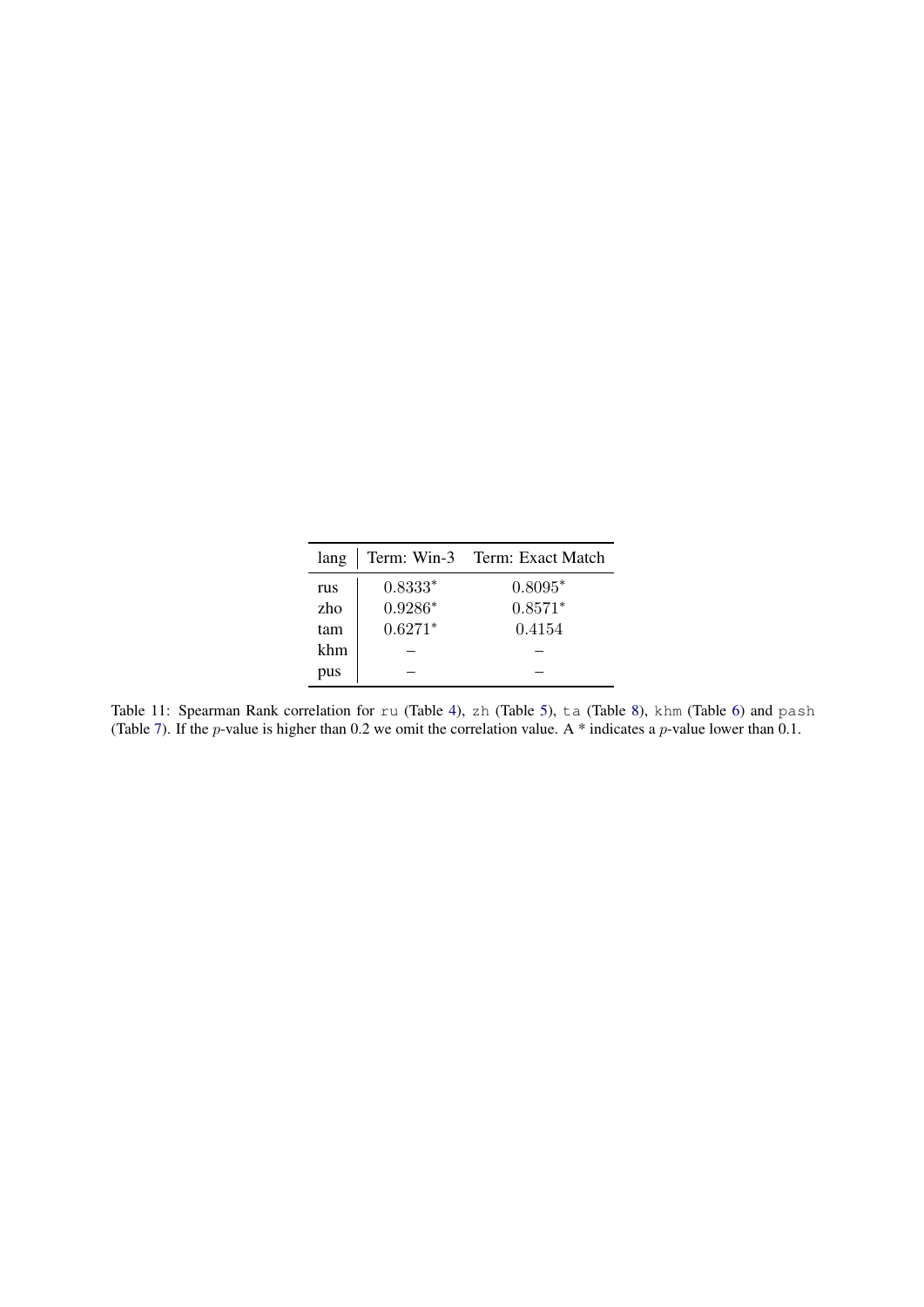#### A Other Potential Metrics

Partial-Match Accuracy An extension of the exact match accuracy, this will take into account the number of words in each target term and allow for partial matches. For each source-target term pair  $\langle s, t \rangle$  as they appear in a source-reference sentence pair  $({\bf s}, {\bf r})$ , we define

$$
\begin{aligned}\n\text{match}(t, \mathbf{h}, \mathbf{r}) &= \frac{\sum_{w \in t} \delta(w \in \mathbf{h})}{|t|}, \\
\text{accuracy}(\mathbf{h}, \mathbf{r}, \mathcal{T}) &= \frac{\sum_{\langle s, t \rangle \in (\mathbf{s}, \mathbf{r})} \text{match}(t, \mathbf{h}, \mathbf{r})}{\# \text{source terms}}.\n\end{aligned}
$$

Continuing on the example from Table [2,](#page-2-0) the source term "dry cough" needs to be matched to two words in Spanish ("tos seca"). MT system 1 indeed matches both words of that term, so the its partial overall accuracy doesn't change  $(\frac{4}{4})$ 100%). The second MT system, though, has a partial match for the "dry cough–tos seca" term, matching the word "tos". As a result, its overall partial-match accuracy will be  $\frac{3.5}{4} = 87.5\%$ .

This metric is similarly easy to compute as exactmatch accuracy, and it can be "cheated" in a similar manner. In addition, the partial-match accuracy could potentially overestimate how well a system performs, by rewarding it for common words that are part of multi-word terms. For instance, in the first term shown in Table [1,](#page-1-0) two of the four words of the Spanish translation are highly frequent ones ("la" and "de") which could appear elsewhere in the translation. A potential solution could follow the paradigm of metrics like METEOR [\(Banerjee](#page-7-10) [and Lavie,](#page-7-10) [2005\)](#page-7-10) by upweighting content words and down-weighting stopwords; such information is not widely available for all languages.

Alignment-based partial-match accuracy The previous metrics simply search for term translation matches throughout the hypothesis, which can lead to misleading results. A solution would be to instead rely on specific alignments.

We define an alignment  $A$  as a set of word-level pairs  $\{\langle s_i, h_j \rangle\}$  source words  $s_i \in \mathbf{s}$  and hypothesis words  $h_i \in \mathbf{h}$ . The alignment in its general case allows for many-to-many, as well as one-to-many and one-to-one alignments.

We can now define a  $\alpha(t, s, h, A)$  function which, given a (possibly multi-word) source term and the alignment between the two sentences, returns the set of hypothesis words that are aligned to the words of the term. We now modify our matching function such that we only search for matches constrained by the alignment

$$
\text{match}(t, \mathbf{h}, \mathbf{r}) = \frac{\sum_{w \in \alpha(t)} \delta(w \in \mathbf{h})}{|t|}
$$

and the accuracy computation remains the same.

This approach will *probably* deal with the gameability of the previous two metrics, as long as the alignment is biased to not allow too much reordering (e.g. a prior like the diagonal prior used in fast align might help), but this could also be an issue for some language pairs. The main issue with this approach is going to be the potential mistakes made by the alignment mechanism.

UD-alignment-based partial-match accuracy Exactly as before, with the exception that the window of the term is not defined in absolute terms (e.g. previous and following two words) but is instead defined as all words connected to words of the term through dependency edges, as obtained by a dependency parser. We use Stanza pre-trained dependency parsing models for our experiments [\(Qi](#page-8-9) [et al.,](#page-8-9) [2020\)](#page-8-9).

Reordering penalty for partial match Another direction that would limit the game-ability of the exact- or partial-match accuracy approaches is to add a reordering penalty. Both of the first two metrics are not affected at all by the positioning of the terms within the hypothesis sentence.

Ideally, we would want the MT system to produce the term's translation in approximately the same relative output sentence position, so we can add a multiplicative penalty as follows. The relative position of a word  $w_i \in \mathbf{s}$  is simple going to be i  $\frac{i}{|s|}$ ; as such the relative position of any word will be a real number between 0 (the first word) and 1 (the last word in the sentence). For a word  $w$  that appears both in the hypothesis and the reference in positions  $i$  and  $j$  respectively, we now define the reordering penalty

$$
RP(w, \mathbf{h}, \mathbf{r} : w_i \in \mathbf{h}, w_j \in \mathbf{r}, w = w_i = w_j) =
$$
  
=  $1 - \left| \frac{i}{|\mathbf{h}|} - \frac{j}{|\mathbf{r}|} \right|$ .

If the word appears in very similar relative positions in the two sentences, the reordering penalty will be minimal (close to 1). We now simply modify our matching function to include the reordering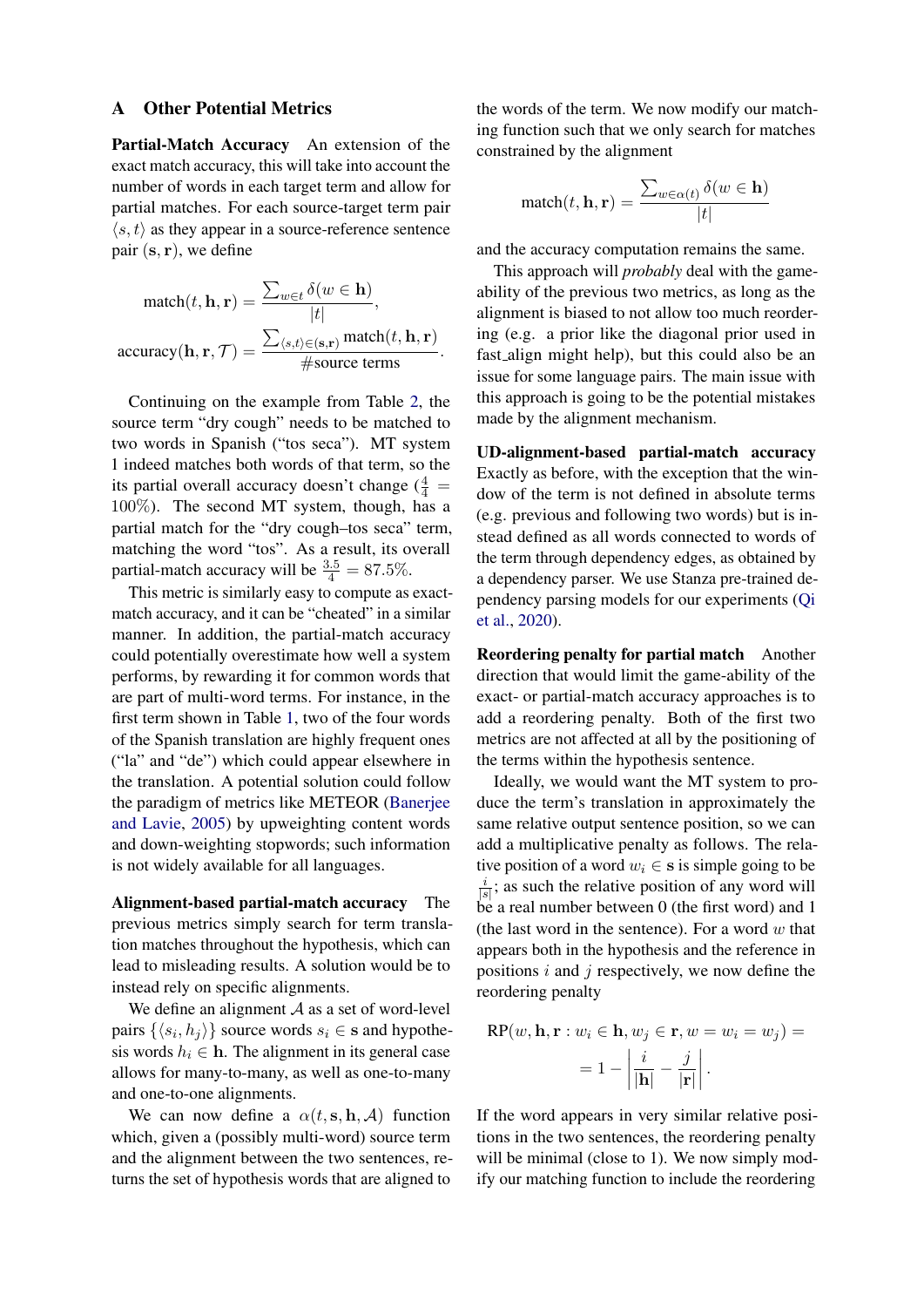penalty:

$$
\begin{aligned} \text{match}(t,\mathbf{h},\mathbf{r}) &= \frac{\sum_{w\in t} \delta(w\in\mathbf{h})\cdot\text{RP}(w,\mathbf{h},\mathbf{r})}{|t|},\\ \text{accuracy}(\mathbf{h},\mathbf{r},\mathcal{T}) &= \frac{\sum_{\langle s,t\rangle\in(\mathbf{s},\mathbf{r})}\text{match}(t,\mathbf{h},\mathbf{r})}{\text{\#source terms}}. \end{aligned}
$$

This metric is as easily computed as the exact- or partial-match accuracy, but the reordering penalty should take care of the potential to game the metrics by simply concatenating all target terms in the beginning or end of a hypothesis. However, one could fathom an adversarial player who instead inserts the terms throughout the hypothesis (perhaps in similar relative positions as the source terms, taking advantage of the fact that "translationese" outputs tend to exhibit low rates of reordering), which might achieve lower reordering penalties in the average case than the naive concatenation.

Term-BLEU None of the above metrics take into account whether the target term, if it appears, is used within the appropriate context. The metric we propose here will transform a hypothesis-reference pair into a set of phrases, centered around the terms using a left-right window of  $k$  words, and then use common MT metrics (e.g. BLEU, BERTScore, COMET) over this new set of phrases.

We start by first aligning the hypothesis and the reference. Then, for a target term appearing in the reference in span  $[r_i, r_j]$ , we find its corresponding span  $[h_m, \ldots, h_n]$  in the hypothesis using the word-level alignment. The corresponding span is defined as the span between the minimum and maximum positions in the reference sentence that have been aligned to the words of the reference term (the alignments do not need to be contiguous). For each target term we construct a phrase pair  $(r_{i-k} \ldots r_{i+k}, h_{m-k} \ldots h_{n+k}$ , which will be treated as a secondary, term-centered, parallel corpus.

For example, for the Spanish reference in Table [2](#page-2-0) and the MT Output 2, we obtain an alignment between the two sentences, where the words fiebre and síntomas are exactly aligned, and "tos seca" in the reference is both aligned to "tos" in the output. Since there are four terms in the gold data, the above process will create the following four parallel phrases, corresponding to each of the terms (using a window of  $k = 2$  as an example):

Reference ||| Hypothesis

- 1. también tenían [fiebre] $_1$  (98%), ||| también tenían  $[fiber]_1$  (98%),
- 2.  $(98\%)$ ,  $[\text{tos}]_2 \text{ seca} (47\%)$  ||| $(98\%)$ , tos  $(47\%)$ y
- 3. (98%),  $[\text{tos } \text{seca}]_3$  (47%) y ||| (98%), tos  $(47%)y$
- 4. como principales [síntomas] $_4$ . ||| sus principales síntomas.

We can then use any MT metric over these parallel phrases, and produce a micro-average for all of them over the corpus.

This metric has the advantage that it still rewards exact matches over the term and penalizes missing terms, but also takes into account the surrounding context. It still has the disadvantage that it relies on alignment, but presumably monolingual alignments should be easier to get right than bilingual ones. If we substitute BLEU with a different score (e.g. chrF or BERTScore) we should be able to also capture morphological variants.

#### B Results with Other Potential Metrics

TICO results in Table [12](#page-13-0) for the original systems, and in Tables [13](#page-13-1) and [14](#page-13-2) for the naive and smart cheating systems respectively.

### B.1 Constrained Decoding Systems

We also evaluated the outputs of the constrained and unconstrained decoding using the Russian-English Fairseq system, with results presented in Table [15.](#page-14-0)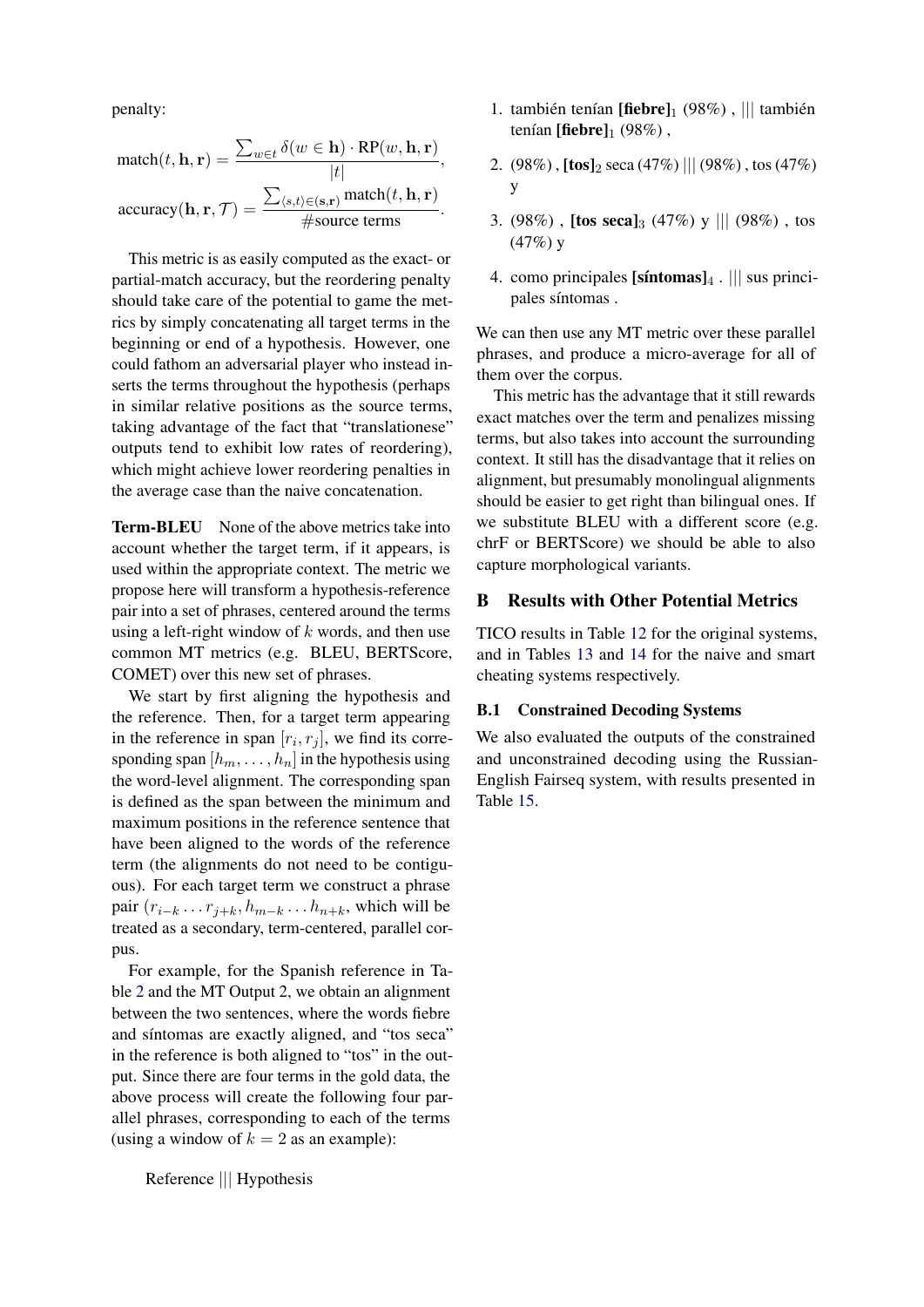<span id="page-13-0"></span>

| Language Pair   | <b>BLEU</b><br>$(stan-$<br>dard) | Term:<br>Exact<br>Match<br>个 | Standard<br>TER $\uparrow$ | Term-<br>biased<br>TER ↑ | Alignment-<br>based:<br>Exact Or-<br>der Match<br>(Window 2/<br>Window 3)<br>↑ | Alignment-<br>based:<br><b>BLEU</b><br>(Window 2/<br>Window 3) | Alignment-Term:<br>based:<br><b>UD</b><br>Match $\uparrow$ | Window<br>Overlap<br>(Window 2/<br>Window 3) |
|-----------------|----------------------------------|------------------------------|----------------------------|--------------------------|--------------------------------------------------------------------------------|----------------------------------------------------------------|------------------------------------------------------------|----------------------------------------------|
| $en-fr(OPUS)$   | 46.24                            | 82.22                        | 61.37                      | 61.08                    | 59.50/55.08                                                                    | 53.84/49.03                                                    | 59.08                                                      | 60.12/58.90                                  |
| en-fr (fairseq) | 46.11                            | 81.64                        | 60.08                      | 59.77                    | 59.24/54.74                                                                    | 53.74/48.77                                                    | 59.19                                                      | 60.05/58.44                                  |
| $en-ru$ (OPUS)  | 25.47                            | 71.55                        | 40.96                      | 40.47                    | 38.58/34.92                                                                    | 33.79/29.91                                                    | 34.42                                                      | 38.79/38.68                                  |
| en-ru (fairseq) | 28.88                            | 77.29                        | 45.08                      | 44.69                    | 41.97/38.37                                                                    | 36.77/33.73                                                    | 37.83                                                      | 42.27/42.47                                  |
| $f$ r-en (OPUS) | 39.43                            | 74.84                        | 49.14                      | 48.60                    | 33.79/31.63                                                                    | 30.32/27.73                                                    | 35.77                                                      | 35.75/36.16                                  |
| ru-en (OPUS)    | 29.02                            | 85.51                        | 42.46                      | 42.03                    | 30.18/27.08                                                                    | 27.69/23.65                                                    | 33.68                                                      | 33.50/33.77                                  |

Table 12: OPUS & fairseq system results

<span id="page-13-1"></span>

| Language Pair   | <b>BLEU</b><br>$(stan-$<br>dard) | Term:<br>Exact<br>Match<br>个 | Standard<br>TER $\uparrow$ | Term-<br>biased<br>TER ↑ | Alignment-<br>based:<br>Exact Or-<br>der Match<br>(Window 2/<br>Window 3)<br>↑ | Alignment-<br>based:<br><b>BLEU</b><br>(Window 2/<br>Window 3)<br>$\uparrow$ | Alignment-Term:<br>based:<br><b>UD</b><br>Match $\uparrow$ | Window<br>Overlap<br>(Window 2/<br>Window 3) |
|-----------------|----------------------------------|------------------------------|----------------------------|--------------------------|--------------------------------------------------------------------------------|------------------------------------------------------------------------------|------------------------------------------------------------|----------------------------------------------|
| $en-fr(OPUS)$   | 45.02                            | 100.00                       | 57.12                      | 57.06                    | 57.21/52.95                                                                    | 50.41/45.55                                                                  | 56.82                                                      | 57.55/57.02                                  |
| en-fr (fairseq) | 44.23                            | 100.00                       | 55.81                      | 55.73                    | 56.46/52.21                                                                    | 49.86/45.20                                                                  | 56.45                                                      | 57.13/56.33                                  |
| $en-ru$ (OPUS)  | 25.60                            | 99.74                        | 37.30                      | 37.20                    | 35.73/32.27                                                                    | 30.76/27.86                                                                  | 33.82                                                      | 36.86/37.61                                  |
| en-ru (fairseq) | 29.04                            | 99.47                        | 41.38                      | 41.32                    | 39.83/36.41                                                                    | 34.09/31.60                                                                  | 36.90                                                      | 40.95/41.98                                  |
| $f$ r-en (OPUS) | 37.51                            | 99.96                        | 44.36                      | 44.05                    | 33.42/31.31                                                                    | 29.29/27.06                                                                  | 35.83                                                      | 34.92/35.67                                  |
| ru-en (OPUS)    | 27.96                            | 100.00                       | 38.36                      | 37.98                    | 29.16/26.20                                                                    | 25.60/22.08                                                                  | 33.85                                                      | 32.68/33.11                                  |

Table 13: Naive cheating OPUS & fairseq system results

<span id="page-13-2"></span>

| Language Pair   | <b>BLEU</b><br>$(stan-$<br>dard) | Term:<br>Exact<br>Match<br>个 | Standard<br>TER $\uparrow$ | Term-<br>biased<br>TER $\uparrow$ | Alignment-<br>based:<br>Exact Or-<br>der Match<br>(Window 2/<br>Window 3)<br>↑ | Alignment-<br>based:<br><b>BLEU</b><br>(Window $2/$<br>Window 3)<br>↑ | Alignment-Term:<br>based:<br><b>UD</b><br>Match $\uparrow$ | Window<br>Overlap<br>(Window 2/<br>Window 3) |
|-----------------|----------------------------------|------------------------------|----------------------------|-----------------------------------|--------------------------------------------------------------------------------|-----------------------------------------------------------------------|------------------------------------------------------------|----------------------------------------------|
| en-fr (OPUS)    | 46.40                            | 99.97                        | 60.78                      | 60.71                             | 57.38/53.13                                                                    | 52.01/48.06                                                           | 57.04                                                      | 57.17/56.63                                  |
| en-fr (fairseq) | 45.85                            | 99.97                        | 59.43                      | 59.34                             | 56.74/52.48                                                                    | 51.63/47.75                                                           | 56.72                                                      | 56.82/56.04                                  |
| $en-ru$ (OPUS)  | 25.62                            | 99.74                        | 40.11                      | 40.02                             | 35.96/32.49                                                                    | 31.99/29.51                                                           | 34.03                                                      | 36.42/37.26                                  |
| en-ru (fairseq) | 29.01                            | 99.47                        | 44.33                      | 44.26                             | 39.92/36.51                                                                    | 35.40/33.41                                                           | 37.09                                                      | 40.51/41.62                                  |
| $f$ r-en (OPUS) | 39.04                            | 99.96                        | 48.25                      | 47.92                             | 33.51/31.41                                                                    | 30.57/28.46                                                           | 36.31                                                      | 34.70/35.52                                  |
| $ru-en(OPUS)$   | 28.91                            | 100.00                       | 41.83                      | 41.45                             | 29.25/26.25                                                                    | 26.77/23.24                                                           | 33.92                                                      | 32.09/32.63                                  |

Table 14: Smart cheating OPUS & fairseq system results